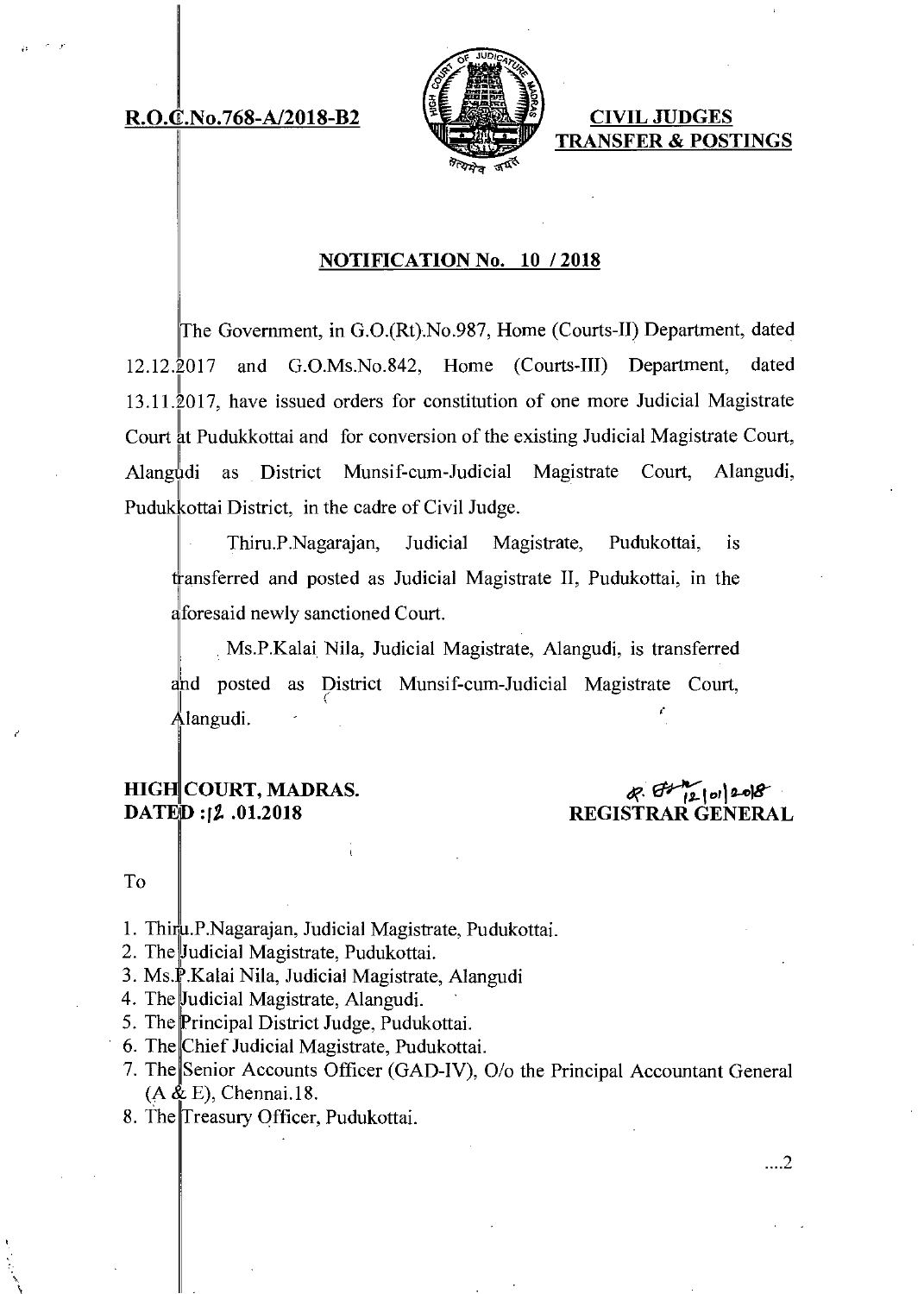#### $Copy to:$

- 1. The Chief Secretary to Government, Secretariat, Chennai-9.
- 2. The Secretary to Government, Home / Public / Labour and Employment / Revenue / Law Commercial Taxes Department, Secretariat, Chennai-9.
- 3. The Secretary to His Excellency The Governor, Raj Bhavan, Chennai-22.
- 4. The Secretary to the Hon'ble Chief Minister, Secretariat, Chennai-9.
- 5. The Registrar (IT-cum-Statistics), High Court, Madras.
- 6. The Registrar (Judicial), High Court, Madras.
- 7. The Director, Tamil Nadu Mediation and Conciliation Centre, High Court, Madras.
- 8. The Registrar (Vigilance), High Court, Madras. (12 copies)
- 9. The Registrar (Management), High Court, Madras.
- 10.The Registrar (Special Cell), High Court, Madras.
- 11. The Registrar-cum-Private Secretary to the Hon'ble The Chief Justice, High Court, Madras.
- 12. The Registrar (District Judiciary), High Court, Madras.
- 13. The Additional Registrar-I (Vigilance), High Court, Madras.
- 14 .The Registrar (Administration), High Court, Madras.
- 15 .The Registrar -cum-Special Officer (Liaisoning), High Court, Madras.
- 16. The Registrar (Recruitment), High Court, Madras.
- 17. The Official Assignee, High Court, Madras.
- 18.The Additional Registrar General, Madurai Bench of Madras High Court, Madurai.
- 19. The Additional Registrar -II (Vigilance), Madurai Bench of Madras High Court, Madurai.
- 20. The Registrar (Judicial), Madurai Bench of Madras High Court, Madurai.
- 21. The Registrar (Administration), Madurai Bench of Madras High Court, Madurai.
- 22.The Additional Registrar (IT & Statistics), Madurai Bench of Madras High Court, Madurai.
- 23.The Director, Tamil Nadu State Judicial Academy, No.30 (95), P.S.K.R.Salai (Greenways Road), R.A.Puram, Chennai-28.
- 24. The Deputy Director, Tamil Nadu State Judicial Academy, Regional Centres, Coimbatore.
- 25.The Deputy Director, Tamil Nadu State Judicial Academy, Regional Centres, Madurai.
- 26.The Member Secretary, Tamil Nadu State Legal Services Authority, Chennai.
- 27. The Secretary, High Court Legal Services Committee, Chennai.
- 28.The Secretary, Tamil Nadu Judicial Officers Association, Chennai.
- 29. The Chief Accounts Officer, High Court, Madras.
- 30.The Assistant Registrar, Admn.I / Admn.II / Per.Admn. / A.S. / Rules / Computer / Pondicherry, High Court, Madras.
- 31.The Section Officer, 'C' / Computer / 'C1' / 'D' / 'F' / 'G' / Budget / 'B5' / Library / Stationery / Legal Cell / Computer (Server Room), High Court, Madras.
- 32.The Section Officer, "B" Section, Madurai Bench of Madras High Court, Madurai.
- 33.The Technical Director, NIC, High Court, Madras.
- 34.The Record Keeper, A.D. Records, High Court, Madras.

 $+$  Spare 5.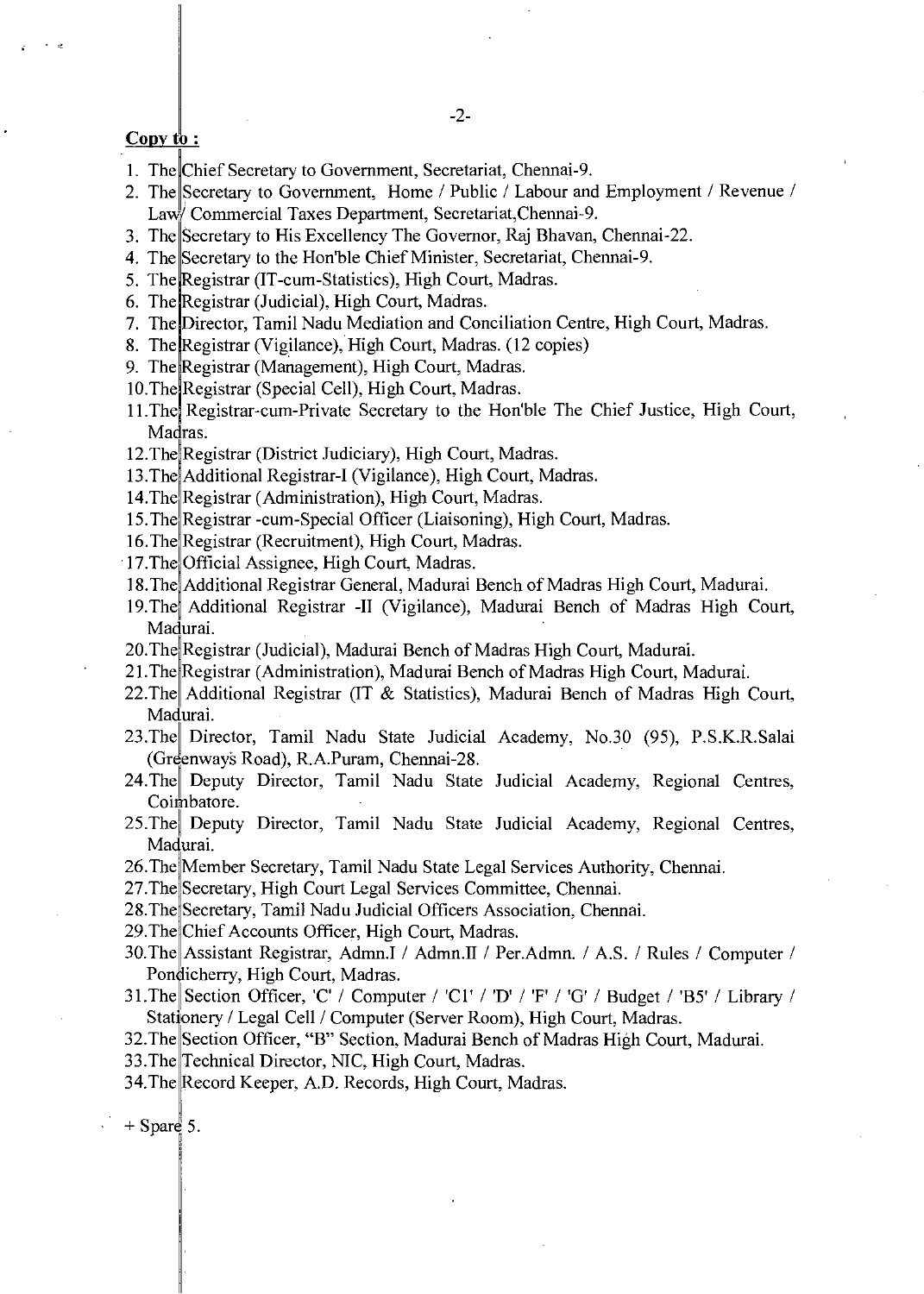# **R.0** No.768-A/2018-B2



## OFFICIAL MEMORANDUM

Sub: Courts and Judges  $-$  Civil Judges  $-$  Transfer and postings  $-$ Notification issued - Joining instructions - Issued.

Ref: High Court's Notification No. 10 / 2018, dated: .01.2018 . . . . . . . . . . . . .

Thiru.P.Nagarajan, Judicial Magistrate, Pudukottai, who has been transferred and posted as Judicial Magistrate II, Pudukottai, in the newly sanctioned court, vide High Court's Notification cited above, is required to assume chargç of the post of Judicial Magistrate II, Pudukottai, in the newly sanctioned Court, on 13.01.2018.

Ms.P.Kalai Nila, Judicial Magistrate, Alangudi, who has been transferred and posted as District Munsif-cum-Judicial Magistrate, Alangudi (converted Court), vide High Court's Notification cited above, is required to assume charge of the post of District Munsif-cum-Judicial Magistrate, Alangudi, in the converted Court, on  $13.01.2018$ .

As the inauguration of the two Courts i.e., Judicial Magistrate Court No.II, Pudukottai and District Munsif-cum-Judicial Magistrate Court, Alangudi, are to be held on 13.01.2018, Thiru.P.Nagarajan, Judicial Magistrate, Pudukottai and Ms.P. Kalai Nila, Judicial Magistrate, Alangudi, are required to report to the Principal District Judge, Pudukottai, on 12.01.2018 A.N. without fail, in connection with inauguration of the two aforesaid Courts.

..2